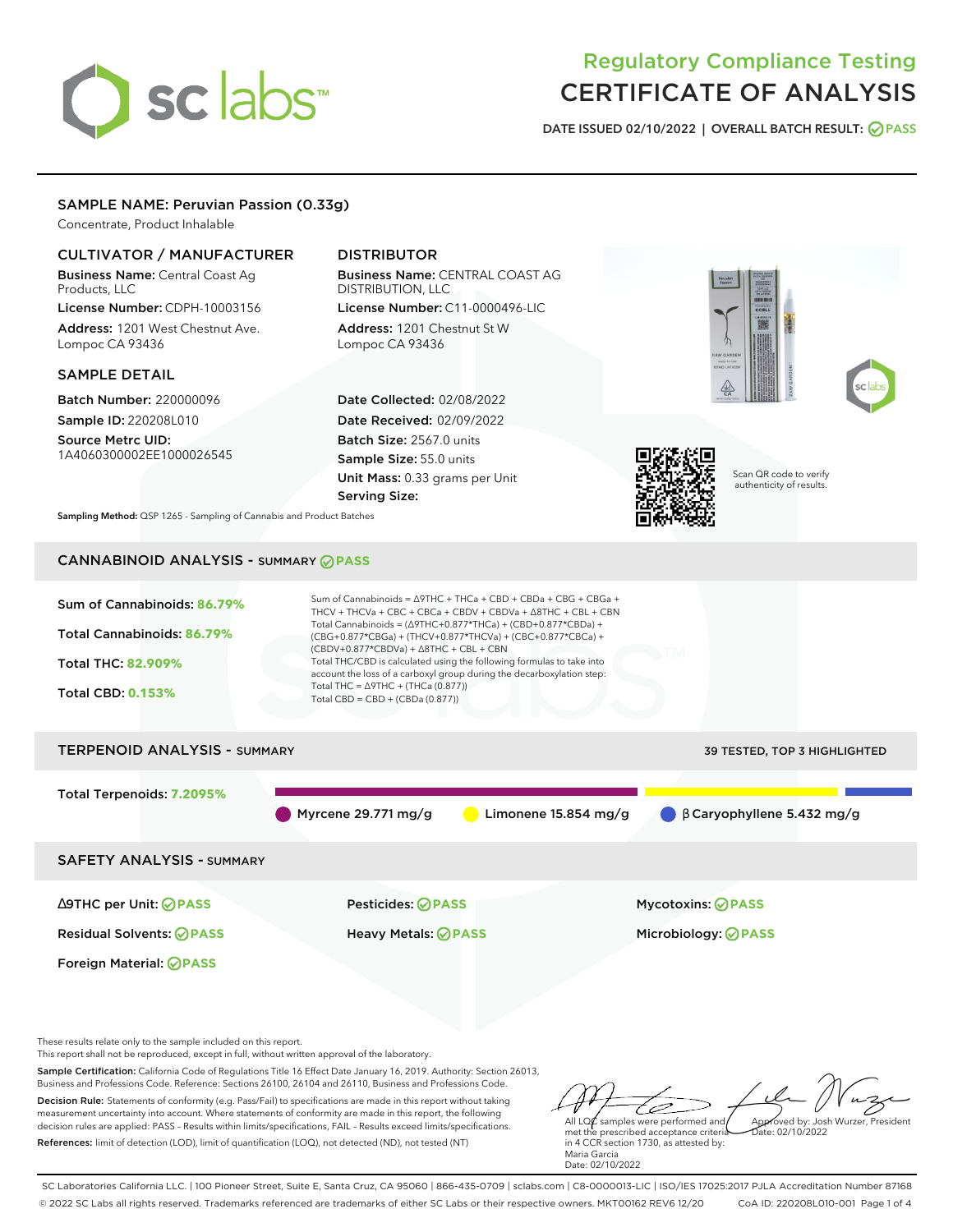



**PERUVIAN PASSION (0.33G) | DATE ISSUED 02/10/2022 | OVERALL BATCH RESULT: PASS**

#### **CANNABINOID TEST RESULTS** - 02/09/2022 **PASS**

Tested by high-performance liquid chromatography with diode-array detection (HPLC-DAD). **Method:** QSP 1157 - Analysis of Cannabinoids by HPLC-DAD

#### TOTAL CANNABINOIDS: **86.79%**

Total Cannabinoids (Total THC) + (Total CBD) + (Total CBG) + (Total THCV) + (Total CBC) + (Total CBDV) + ∆8THC + CBL + CBN

TOTAL THC: **82.909%** Total THC (∆9THC+0.877\*THCa)

TOTAL CBD: **0.153%**

Total CBD (CBD+0.877\*CBDa)

TOTAL CBG: 2.715% Total CBG (CBG+0.877\*CBGa)

TOTAL THCV: 0.78% Total THCV (THCV+0.877\*THCVa)

TOTAL CBC: ND Total CBC (CBC+0.877\*CBCa)

TOTAL CBDV: ND Total CBDV (CBDV+0.877\*CBDVa)

| <b>COMPOUND</b>            | LOD/LOQ<br>(mg/g) | <b>MEASUREMENT</b><br><b>UNCERTAINTY</b><br>(mg/g) | <b>RESULT</b><br>(mg/g) | <b>RESULT</b><br>(%) |
|----------------------------|-------------------|----------------------------------------------------|-------------------------|----------------------|
| Δ9THC                      | 0.06 / 0.26       | ±28.521                                            | 829.09                  | 82.909               |
| <b>CBG</b>                 | 0.06 / 0.19       | ±1.070                                             | 27.15                   | 2.715                |
| <b>THCV</b>                | 0.1 / 0.2         | ±0.39                                              | 7.8                     | 0.78                 |
| <b>CBN</b>                 | 0.1/0.3           | ±0.15                                              | 2.3                     | 0.23                 |
| <b>CBD</b>                 | 0.07/0.29         | ±0.071                                             | 1.53                    | 0.153                |
| $\triangle$ 8THC           | 0.1 / 0.4         | N/A                                                | <b>ND</b>               | <b>ND</b>            |
| <b>THCa</b>                | 0.05/0.14         | N/A                                                | <b>ND</b>               | <b>ND</b>            |
| <b>THCVa</b>               | 0.07/0.20         | N/A                                                | <b>ND</b>               | <b>ND</b>            |
| <b>CBDa</b>                | 0.02/0.19         | N/A                                                | <b>ND</b>               | <b>ND</b>            |
| <b>CBDV</b>                | 0.04 / 0.15       | N/A                                                | <b>ND</b>               | <b>ND</b>            |
| <b>CBDVa</b>               | 0.03/0.53         | N/A                                                | <b>ND</b>               | <b>ND</b>            |
| <b>CBGa</b>                | 0.1 / 0.2         | N/A                                                | <b>ND</b>               | <b>ND</b>            |
| <b>CBL</b>                 | 0.06 / 0.24       | N/A                                                | <b>ND</b>               | <b>ND</b>            |
| <b>CBC</b>                 | 0.2 / 0.5         | N/A                                                | <b>ND</b>               | <b>ND</b>            |
| <b>CBCa</b>                | 0.07 / 0.28       | N/A                                                | <b>ND</b>               | <b>ND</b>            |
| <b>SUM OF CANNABINOIDS</b> |                   |                                                    | $867.9$ mg/g            | 86.79%               |

#### **UNIT MASS: 0.33 grams per Unit**

| ∆9THC per Unit                         | 1100 per-package limit | 273.60 mg/unit | <b>PASS</b> |
|----------------------------------------|------------------------|----------------|-------------|
| <b>Total THC per Unit</b>              |                        | 273.60 mg/unit |             |
| <b>CBD per Unit</b>                    |                        | $0.50$ mg/unit |             |
| <b>Total CBD per Unit</b>              |                        | $0.50$ mg/unit |             |
| <b>Sum of Cannabinoids</b><br>per Unit |                        | 286.4 mg/unit  |             |
| <b>Total Cannabinoids</b><br>per Unit  |                        | 286.5 mg/unit  |             |

| <b>COMPOUND</b>          | LOD/LOQ<br>(mg/g) | <b>MEASUREMENT</b><br><b>UNCERTAINTY</b><br>(mg/g) | <b>RESULT</b><br>(mg/g)                         | <b>RESULT</b><br>(%) |
|--------------------------|-------------------|----------------------------------------------------|-------------------------------------------------|----------------------|
| <b>Myrcene</b>           | 0.008 / 0.025     | ±0.3840                                            | 29.771                                          | 2.9771               |
| Limonene                 | 0.005 / 0.016     | ±0.2267                                            | 15.854                                          | 1.5854               |
| <b>B</b> Caryophyllene   | 0.004 / 0.012     | ±0.1934                                            | 5.432                                           | 0.5432               |
| Ocimene                  | 0.011 / 0.038     | ±0.1684                                            | 5.246                                           | 0.5246               |
| <b>B</b> Pinene          | 0.004 / 0.014     | ±0.0328                                            | 2.852                                           | 0.2852               |
| $\alpha$ Pinene          | 0.005 / 0.017     | ±0.0228                                            | 2.654                                           | 0.2654               |
| Terpinolene              | 0.008 / 0.026     | ±0.0502                                            | 2.447                                           | 0.2447               |
| Linalool                 | 0.009 / 0.032     | ±0.0859                                            | 2.260                                           | 0.2260               |
| $\alpha$ Humulene        | 0.009 / 0.029     | ±0.0508                                            | 1.582                                           | 0.1582               |
| Fenchol                  | 0.010 / 0.034     | ±0.0398                                            | 1.028                                           | 0.1028               |
| Terpineol                | 0.016 / 0.055     | ±0.0432                                            | 0.703                                           | 0.0703               |
| $trans-\beta$ -Farnesene | 0.008 / 0.025     | ±0.0131                                            | 0.368                                           | 0.0368               |
| Nerolidol                | 0.009 / 0.028     | ±0.0228                                            | 0.363                                           | 0.0363               |
| Camphene                 | 0.005 / 0.015     | ±0.0034                                            | 0.293                                           | 0.0293               |
| <b>Borneol</b>           | 0.005 / 0.016     | ±0.0087                                            | 0.206                                           | 0.0206               |
| $\alpha$ Bisabolol       | 0.008 / 0.026     | ±0.0088                                            | 0.165                                           | 0.0165               |
| Guaiol                   | 0.009 / 0.030     | ±0.0068                                            | 0.145                                           | 0.0145               |
| Fenchone                 | 0.009 / 0.028     | ±0.0036                                            | 0.125                                           | 0.0125               |
| Valencene                | 0.009 / 0.030     | ±0.0085                                            | 0.123                                           | 0.0123               |
| $\alpha$ Phellandrene    | 0.006 / 0.020     | ±0.0015                                            | 0.108                                           | 0.0108               |
| 3 Carene                 | 0.005 / 0.018     | ±0.0013                                            | 0.092                                           | 0.0092               |
| $\alpha$ Terpinene       | 0.005 / 0.017     | ±0.0011                                            | 0.077                                           | 0.0077               |
| Citronellol              | 0.003 / 0.010     | ±0.0035                                            | 0.071                                           | 0.0071               |
| $\gamma$ Terpinene       | 0.006 / 0.018     | ±0.0010                                            | 0.060                                           | 0.0060               |
| Caryophyllene<br>Oxide   | 0.010 / 0.033     | ±0.0020                                            | 0.044                                           | 0.0044               |
| Geraniol                 | 0.002 / 0.007     | ±0.0011                                            | 0.026                                           | 0.0026               |
| Sabinene                 | 0.004 / 0.014     | N/A                                                | $<$ LOQ                                         | <loq< th=""></loq<>  |
| p-Cymene                 | 0.005 / 0.016     | N/A                                                | <loq< th=""><th><loq< th=""></loq<></th></loq<> | <loq< th=""></loq<>  |
| Eucalyptol               | 0.006 / 0.018     | N/A                                                | 100                                             | <loq< th=""></loq<>  |
| Sabinene Hydrate         | 0.006 / 0.022     | N/A                                                | $<$ LOQ                                         | <loq< th=""></loq<>  |
| (-)-Isopulegol           | 0.005 / 0.016     | N/A                                                | ND                                              | ND                   |
| Camphor                  | 0.006 / 0.019     | N/A                                                | ND                                              | ND                   |
| Isoborneol               | 0.004 / 0.012     | N/A                                                | ND                                              | <b>ND</b>            |
| Menthol                  | 0.008 / 0.025     | N/A                                                | ND                                              | ND                   |
| Nerol                    | 0.003 / 0.011     | N/A                                                | ND                                              | ND                   |
| R-(+)-Pulegone           | 0.003 / 0.011     | N/A                                                | ND                                              | ND                   |
| <b>Geranyl Acetate</b>   | 0.004 / 0.014     | N/A                                                | ND                                              | ND                   |
| $\alpha$ Cedrene         | 0.005 / 0.016     | N/A                                                | ND                                              | ND                   |
| Cedrol                   | 0.008 / 0.027     | N/A                                                | ND                                              | ND                   |
| <b>TOTAL TERPENOIDS</b>  |                   |                                                    | 72.095 mg/g                                     | 7.2095%              |

SC Laboratories California LLC. | 100 Pioneer Street, Suite E, Santa Cruz, CA 95060 | 866-435-0709 | sclabs.com | C8-0000013-LIC | ISO/IES 17025:2017 PJLA Accreditation Number 87168 © 2022 SC Labs all rights reserved. Trademarks referenced are trademarks of either SC Labs or their respective owners. MKT00162 REV6 12/20 CoA ID: 220208L010-001 Page 2 of 4

# **TERPENOID TEST RESULTS** - 02/10/2022

Terpene analysis utilizing gas chromatography-flame ionization detection (GC-FID). **Method:** QSP 1192 - Analysis of Terpenoids by GC-FID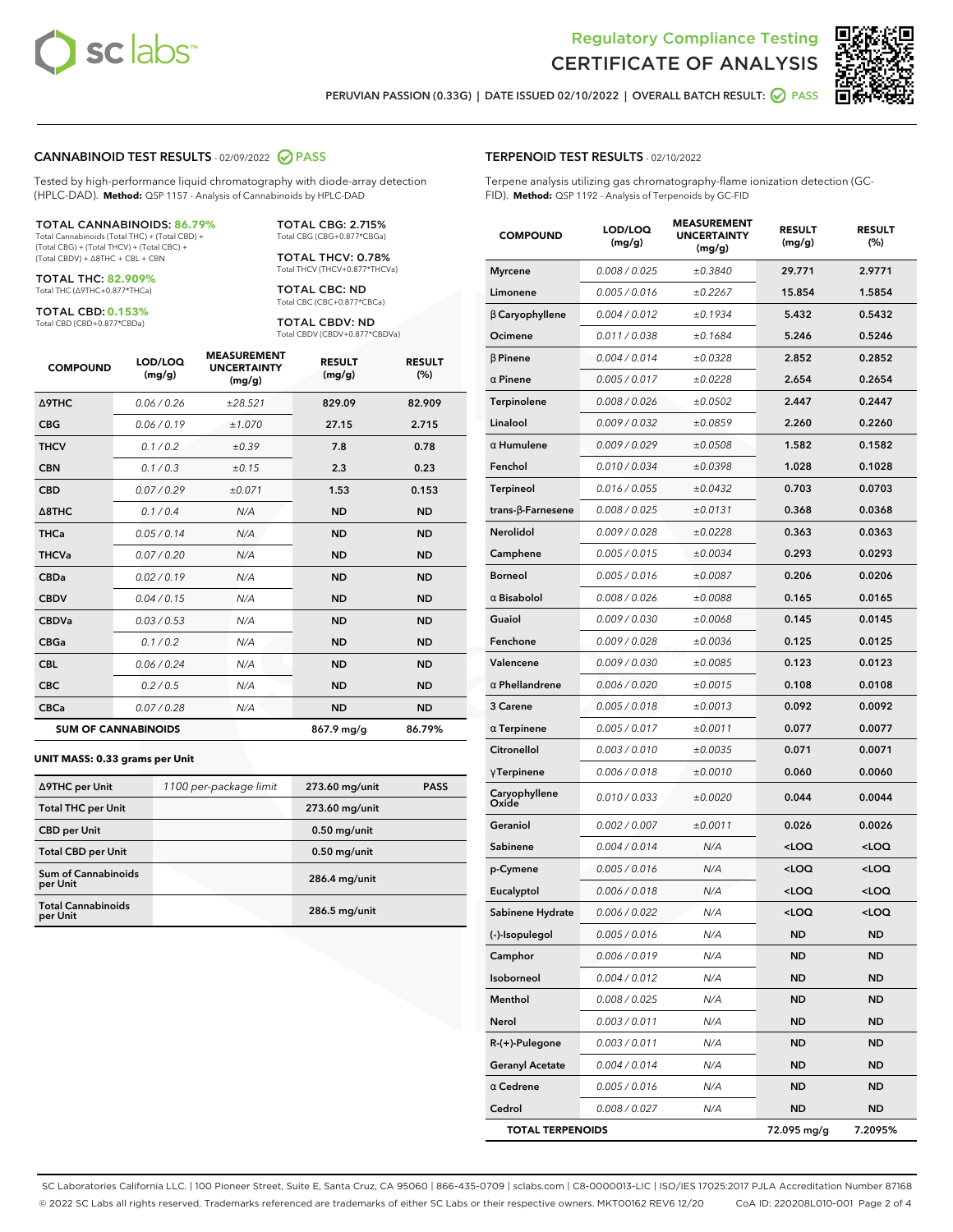



**PERUVIAN PASSION (0.33G) | DATE ISSUED 02/10/2022 | OVERALL BATCH RESULT: PASS**

# **CATEGORY 1 PESTICIDE TEST RESULTS** - 02/10/2022 **PASS**

Pesticide and plant growth regulator analysis utilizing high-performance liquid chromatography-mass spectrometry (HPLC-MS) or gas chromatography-mass spectrometry (GC-MS). \*GC-MS utilized where indicated. **Method:** QSP 1212 - Analysis of Pesticides and Mycotoxins by LC-MS or QSP 1213 - Analysis of Pesticides by GC-MS

| <b>COMPOUND</b>             | LOD/LOQ<br>$(\mu g/g)$ | <b>ACTION</b><br><b>LIMIT</b><br>$(\mu g/g)$ | <b>MEASUREMENT</b><br><b>UNCERTAINTY</b><br>$(\mu g/g)$ | <b>RESULT</b><br>$(\mu g/g)$ | <b>RESULT</b> |
|-----------------------------|------------------------|----------------------------------------------|---------------------------------------------------------|------------------------------|---------------|
| Aldicarb                    | 0.03 / 0.08            | $\ge$ LOD                                    | N/A                                                     | <b>ND</b>                    | <b>PASS</b>   |
| Carbofuran                  | 0.02 / 0.05            | $\ge$ LOD                                    | N/A                                                     | <b>ND</b>                    | <b>PASS</b>   |
| Chlordane*                  | 0.03 / 0.08            | $\ge$ LOD                                    | N/A                                                     | <b>ND</b>                    | <b>PASS</b>   |
| Chlorfenapyr*               | 0.03/0.10              | $\ge$ LOD                                    | N/A                                                     | <b>ND</b>                    | <b>PASS</b>   |
| Chlorpyrifos                | 0.02 / 0.06            | $\ge$ LOD                                    | N/A                                                     | <b>ND</b>                    | <b>PASS</b>   |
| Coumaphos                   | 0.02 / 0.07            | $\ge$ LOD                                    | N/A                                                     | <b>ND</b>                    | <b>PASS</b>   |
| Daminozide                  | 0.02 / 0.07            | $\ge$ LOD                                    | N/A                                                     | <b>ND</b>                    | <b>PASS</b>   |
| <b>DDVP</b><br>(Dichlorvos) | 0.03/0.09              | $>$ LOD                                      | N/A                                                     | <b>ND</b>                    | <b>PASS</b>   |
| Dimethoate                  | 0.03 / 0.08            | $\ge$ LOD                                    | N/A                                                     | <b>ND</b>                    | <b>PASS</b>   |
| Ethoprop(hos)               | 0.03/0.10              | $>$ LOD                                      | N/A                                                     | <b>ND</b>                    | <b>PASS</b>   |
| Etofenprox                  | 0.02 / 0.06            | $\ge$ LOD                                    | N/A                                                     | <b>ND</b>                    | <b>PASS</b>   |
| Fenoxycarb                  | 0.03 / 0.08            | $\ge$ LOD                                    | N/A                                                     | <b>ND</b>                    | <b>PASS</b>   |
| Fipronil                    | 0.03 / 0.08            | $\ge$ LOD                                    | N/A                                                     | <b>ND</b>                    | <b>PASS</b>   |
| Imazalil                    | 0.02 / 0.06            | $\geq$ LOD                                   | N/A                                                     | <b>ND</b>                    | <b>PASS</b>   |
| Methiocarb                  | 0.02 / 0.07            | $\ge$ LOD                                    | N/A                                                     | <b>ND</b>                    | <b>PASS</b>   |
| Methyl<br>parathion         | 0.03/0.10              | $\ge$ LOD                                    | N/A                                                     | <b>ND</b>                    | <b>PASS</b>   |
| <b>Mevinphos</b>            | 0.03/0.09              | $\ge$ LOD                                    | N/A                                                     | <b>ND</b>                    | <b>PASS</b>   |
| Paclobutrazol               | 0.02 / 0.05            | $>$ LOD                                      | N/A                                                     | <b>ND</b>                    | <b>PASS</b>   |
| Propoxur                    | 0.03 / 0.09            | $\ge$ LOD                                    | N/A                                                     | <b>ND</b>                    | <b>PASS</b>   |
| Spiroxamine                 | 0.03 / 0.08            | $\ge$ LOD                                    | N/A                                                     | <b>ND</b>                    | <b>PASS</b>   |
| Thiacloprid                 | 0.03/0.10              | $\ge$ LOD                                    | N/A                                                     | <b>ND</b>                    | <b>PASS</b>   |

#### **CATEGORY 2 PESTICIDE TEST RESULTS** - 02/10/2022 **PASS**

| <b>COMPOUND</b>          | LOD/LOO<br>$(\mu g/g)$ | <b>ACTION</b><br>LIMIT<br>$(\mu g/g)$ | <b>MEASUREMENT</b><br><b>UNCERTAINTY</b><br>$(\mu g/g)$ | <b>RESULT</b><br>$(\mu g/g)$ | <b>RESULT</b> |
|--------------------------|------------------------|---------------------------------------|---------------------------------------------------------|------------------------------|---------------|
| Abamectin                | 0.03/0.10              | 0.1                                   | N/A                                                     | <b>ND</b>                    | <b>PASS</b>   |
| Acephate                 | 0.02/0.07              | 0.1                                   | N/A                                                     | <b>ND</b>                    | <b>PASS</b>   |
| Acequinocyl              | 0.02/0.07              | 0.1                                   | N/A                                                     | <b>ND</b>                    | <b>PASS</b>   |
| Acetamiprid              | 0.02/0.05              | 0.1                                   | N/A                                                     | <b>ND</b>                    | <b>PASS</b>   |
| Azoxystrobin             | 0.02/0.07              | 0.1                                   | N/A                                                     | <b>ND</b>                    | <b>PASS</b>   |
| <b>Bifenazate</b>        | 0.01/0.04              | 0.1                                   | N/A                                                     | <b>ND</b>                    | <b>PASS</b>   |
| <b>Bifenthrin</b>        | 0.02/0.05              | 3                                     | N/A                                                     | <b>ND</b>                    | <b>PASS</b>   |
| <b>Boscalid</b>          | 0.03/0.09              | 0.1                                   | N/A                                                     | <b>ND</b>                    | <b>PASS</b>   |
| Captan                   | 0.19/0.57              | 0.7                                   | N/A                                                     | <b>ND</b>                    | <b>PASS</b>   |
| Carbaryl                 | 0.02/0.06              | 0.5                                   | N/A                                                     | <b>ND</b>                    | <b>PASS</b>   |
| Chlorantranilip-<br>role | 0.04/0.12              | 10                                    | N/A                                                     | <b>ND</b>                    | <b>PASS</b>   |
| Clofentezine             | 0.03/0.09              | 0.1                                   | N/A                                                     | <b>ND</b>                    | <b>PASS</b>   |

# **CATEGORY 2 PESTICIDE TEST RESULTS** - 02/10/2022 continued

| <b>COMPOUND</b>               | LOD/LOQ<br>(µg/g) | <b>ACTION</b><br>LIMIT<br>$(\mu g/g)$ | <b>MEASUREMENT</b><br><b>UNCERTAINTY</b><br>$(\mu g/g)$ | <b>RESULT</b><br>(µg/g) | <b>RESULT</b> |
|-------------------------------|-------------------|---------------------------------------|---------------------------------------------------------|-------------------------|---------------|
| Cyfluthrin                    | 0.12 / 0.38       | 2                                     | N/A                                                     | ND                      | <b>PASS</b>   |
| Cypermethrin                  | 0.11 / 0.32       | 1                                     | N/A                                                     | ND                      | <b>PASS</b>   |
| Diazinon                      | 0.02 / 0.05       | 0.1                                   | N/A                                                     | ND                      | <b>PASS</b>   |
| Dimethomorph                  | 0.03 / 0.09       | 2                                     | N/A                                                     | <b>ND</b>               | <b>PASS</b>   |
| Etoxazole                     | 0.02 / 0.06       | 0.1                                   | N/A                                                     | ND                      | <b>PASS</b>   |
| Fenhexamid                    | 0.03 / 0.09       | 0.1                                   | N/A                                                     | ND                      | <b>PASS</b>   |
| Fenpyroximate                 | 0.02 / 0.06       | 0.1                                   | N/A                                                     | ND                      | <b>PASS</b>   |
| Flonicamid                    | 0.03 / 0.10       | 0.1                                   | N/A                                                     | <b>ND</b>               | <b>PASS</b>   |
| Fludioxonil                   | 0.03 / 0.10       | 0.1                                   | N/A                                                     | ND                      | <b>PASS</b>   |
| Hexythiazox                   | 0.02 / 0.07       | 0.1                                   | N/A                                                     | <b>ND</b>               | <b>PASS</b>   |
| Imidacloprid                  | 0.04 / 0.11       | 5                                     | N/A                                                     | <b>ND</b>               | <b>PASS</b>   |
| Kresoxim-methyl               | 0.02 / 0.07       | 0.1                                   | N/A                                                     | ND                      | <b>PASS</b>   |
| Malathion                     | 0.03 / 0.09       | 0.5                                   | N/A                                                     | <b>ND</b>               | <b>PASS</b>   |
| Metalaxyl                     | 0.02 / 0.07       | $\overline{c}$                        | N/A                                                     | <b>ND</b>               | <b>PASS</b>   |
| Methomyl                      | 0.03 / 0.10       | $\mathcal{I}$                         | N/A                                                     | ND                      | <b>PASS</b>   |
| Myclobutanil                  | 0.03 / 0.09       | 0.1                                   | N/A                                                     | <b>ND</b>               | <b>PASS</b>   |
| Naled                         | 0.02 / 0.07       | 0.1                                   | N/A                                                     | <b>ND</b>               | <b>PASS</b>   |
| Oxamyl                        | 0.04 / 0.11       | 0.5                                   | N/A                                                     | ND                      | <b>PASS</b>   |
| Pentachloronitro-<br>benzene* | 0.03 / 0.09       | 0.1                                   | N/A                                                     | <b>ND</b>               | <b>PASS</b>   |
| Permethrin                    | 0.04 / 0.12       | 0.5                                   | N/A                                                     | <b>ND</b>               | <b>PASS</b>   |
| Phosmet                       | 0.03 / 0.10       | 0.1                                   | N/A                                                     | ND                      | <b>PASS</b>   |
| Piperonylbu-<br>toxide        | 0.02 / 0.07       | 3                                     | N/A                                                     | <b>ND</b>               | <b>PASS</b>   |
| Prallethrin                   | 0.03 / 0.08       | 0.1                                   | N/A                                                     | ND                      | <b>PASS</b>   |
| Propiconazole                 | 0.02 / 0.07       | 0.1                                   | N/A                                                     | ND                      | <b>PASS</b>   |
| Pyrethrins                    | 0.04 / 0.12       | 0.5                                   | N/A                                                     | ND                      | <b>PASS</b>   |
| Pyridaben                     | 0.02 / 0.07       | 0.1                                   | N/A                                                     | <b>ND</b>               | <b>PASS</b>   |
| Spinetoram                    | 0.02 / 0.07       | 0.1                                   | N/A                                                     | ND                      | <b>PASS</b>   |
| Spinosad                      | 0.02 / 0.07       | 0.1                                   | N/A                                                     | <b>ND</b>               | <b>PASS</b>   |
| Spiromesifen                  | 0.02 / 0.05       | 0.1                                   | N/A                                                     | ND                      | <b>PASS</b>   |
| Spirotetramat                 | 0.02 / 0.06       | 0.1                                   | N/A                                                     | ND                      | <b>PASS</b>   |
| Tebuconazole                  | 0.02 / 0.07       | 0.1                                   | N/A                                                     | <b>ND</b>               | <b>PASS</b>   |
| Thiamethoxam                  | 0.03 / 0.10       | 5                                     | N/A                                                     | ND                      | <b>PASS</b>   |
| Trifloxystrobin               | 0.03 / 0.08       | 0.1                                   | N/A                                                     | <b>ND</b>               | <b>PASS</b>   |

SC Laboratories California LLC. | 100 Pioneer Street, Suite E, Santa Cruz, CA 95060 | 866-435-0709 | sclabs.com | C8-0000013-LIC | ISO/IES 17025:2017 PJLA Accreditation Number 87168 © 2022 SC Labs all rights reserved. Trademarks referenced are trademarks of either SC Labs or their respective owners. MKT00162 REV6 12/20 CoA ID: 220208L010-001 Page 3 of 4